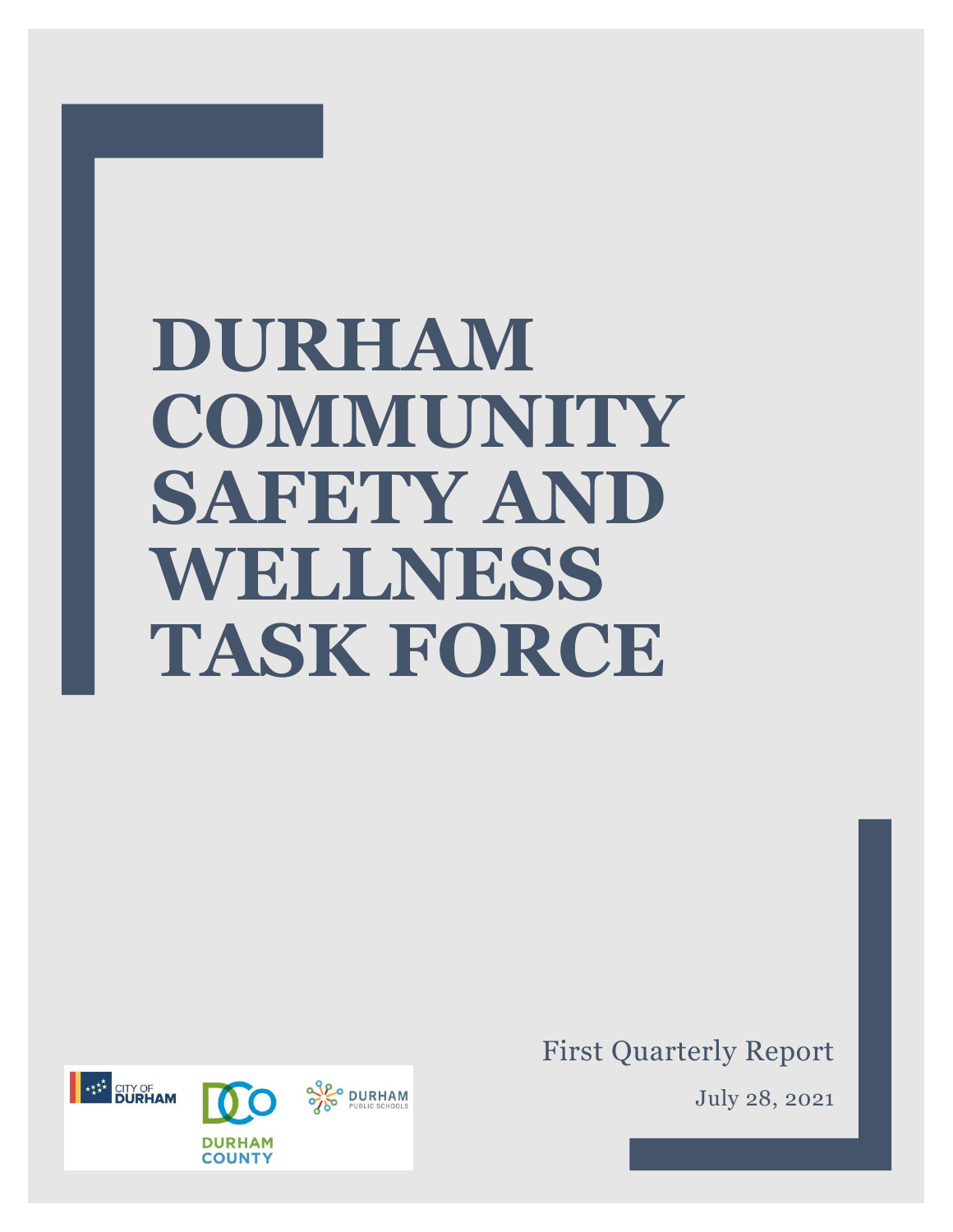#### **Introduction**

The Durham City Council, Durham Board of County Commissioners, and Durham Public Schools Board of Education have jointly appointed the Durham Community Safety & Wellness Task Force (CSWTF) to carry out a specific mission. This mission (as stated in its by-laws) is as follows: "examining the public safety & wellness needs of Durham residents and communities, educating residents on existing safety and wellness resources, and providing recommendations for additional programs to enhance public safety and wellness that rely on community-based prevention, intervention, and re-entry services as alternatives to policing and the criminal legal system."

The Community & Safety & Wellness Task Force (task force) membership is as follows: Co-chairs - Marcia Owen and Xavier Cason City appointees - Jennifer Carroll, Issac Villegas, Jesse Huddleston, Shanice Hamilton, Cynthia Fox County appointees - Manju Rajendran, Tyler Whittenberg, Jatoia Potts, Mike Sistrom, and Andrea Hudson Durham Public Schools appointees - Alec Greenwald, Nori McDuffie-Williams, Samuel Scarborough, Tonya Williams Leathers, Wanda Boone Government Liaisons to the task force: City - Council Member Javiera Caballero, County - Commissioner Nimasheena Burns, Board of Education - Board Vice-Chair Jovonia Lewis

The task force convened in a virtual setting for its inaugural meeting on April 28, 2021, and continued to meet on a bi-weekly basis through the 2nd week of June 2021. During these initial bi-weekly sessions, the CSWTF engaged in community-building while reaching a consensus on a methodology for carrying out its work. An additional focus during these initial meetings was to hear reports from organizations deemed essential for informing the task force on matters of context. This quarter, the following agencies/organizations made presentations to the task force: Durham Beyond Policing, Criminal Justice Resource Center, and the Durham Community Safety Department.

The primary data-gathering methods that the task force will utilize include roundtables and listening sessions. The roundtables are sub-committees of the task force that will examine specific community safety concerns. The four roundtables that the task force has formed relate to School Resource Officers, Violence Interruption, Crisis Care Responders, and the Criminal Legal System. Their respective reports are included in this document. In the second quarter of this work, listening sessions may consist of additional presentations to the task force along with supplemental town-hall-style public meetings related to specific community concerns.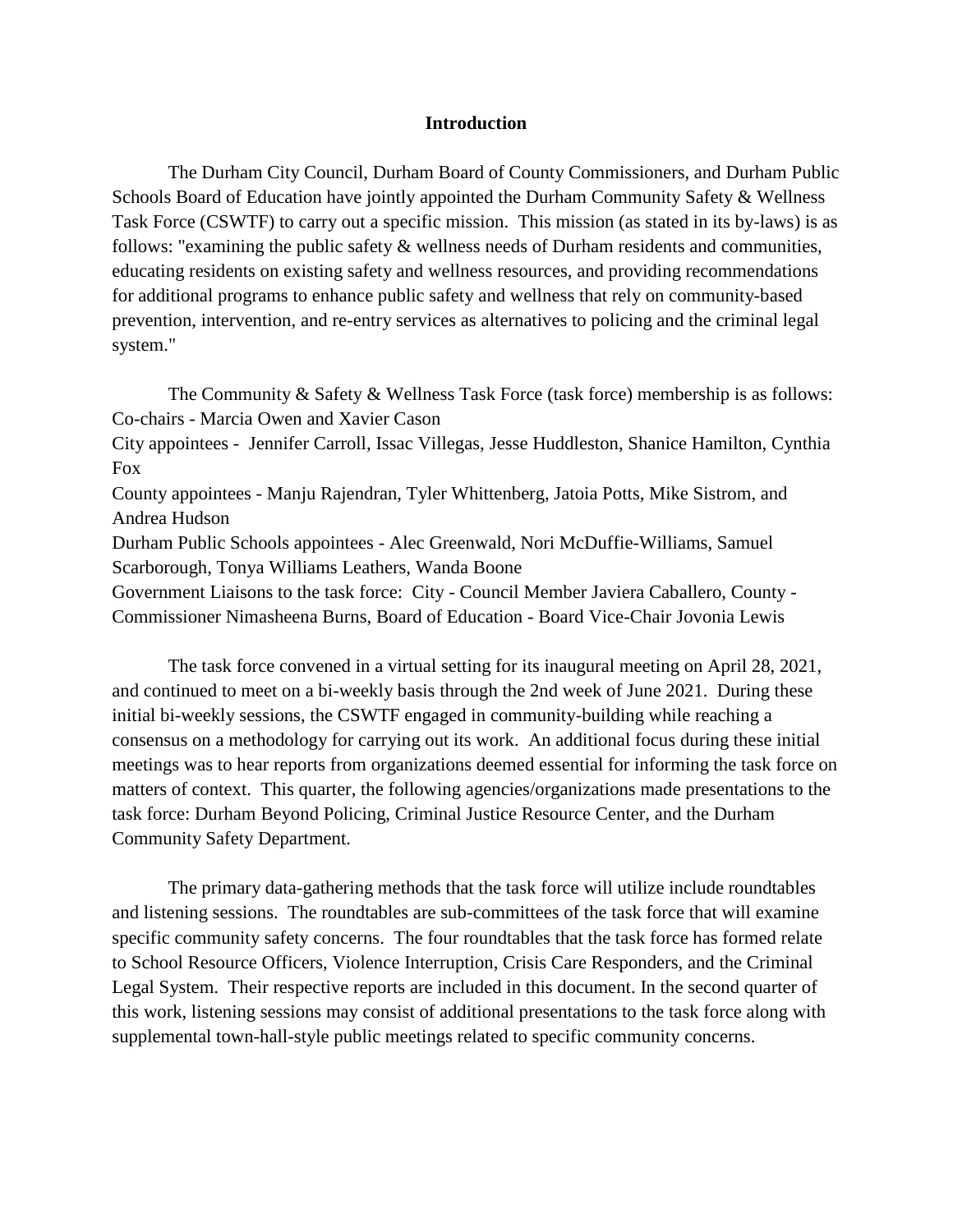For this quarterly report, the chairs asked each roundtable to give a summary of what they have been doing as a subcommittee, and these summaries are reflected in each section for each roundtable. The task force, and each roundtable continues to work carefully and strategically in ensuring that we create pathways for as many community members be included in the listening sessions that each roundtable is planning. With support from Dr. Dwayne Campbell (Fuse Fellow) and James Spiers (Intern) from the Community Safety Department, and with either of the task force Chairs being on each roundtable, the roundtables are comprised of the following members.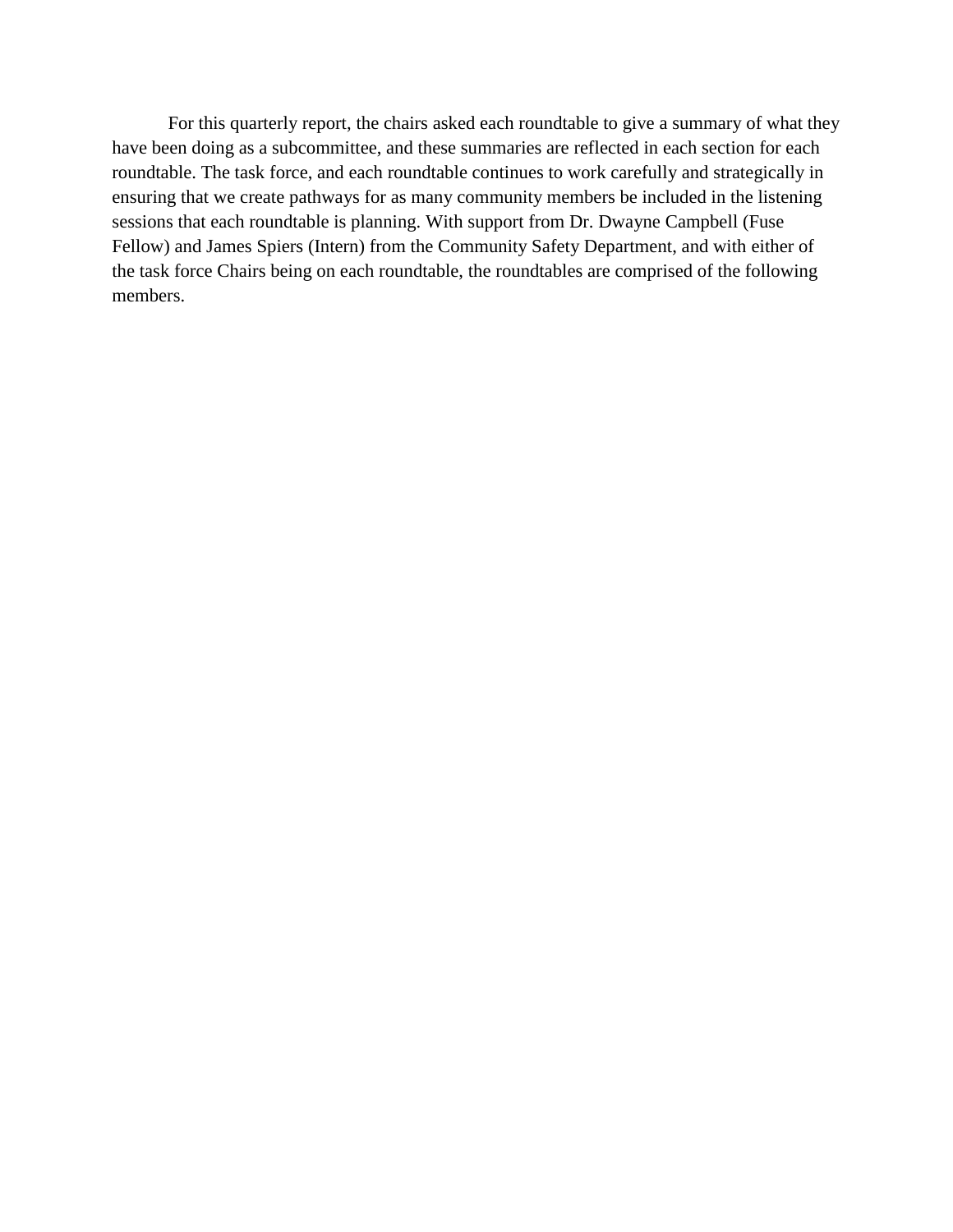## **Community Safety & Wellness Taskforce Membership Roundtable Assignment**

| <b>Taskforce members</b>                                        | <b>Roundtable Group</b>                    |
|-----------------------------------------------------------------|--------------------------------------------|
| Xavier Cason                                                    | Co-chairs                                  |
| Marcia Owen                                                     |                                            |
|                                                                 |                                            |
| Tonya Williams Leathers, Durham Public Schools Appointee        | <b>School Resource Officers</b>            |
| Jesse Huddleston, City of Durham Appointee                      |                                            |
| Nori McDuffie-Williams, Durham Public Schools Appointee         |                                            |
| Alec Greenwald, Durham Public Schools Appointee                 |                                            |
| Tyler Whittenberg, Durham County Appointee<br>Xavier Cason      |                                            |
|                                                                 |                                            |
| Mike Sistrom, Durham County Appointee                           | <b>Criminal Legal System</b>               |
| Jatoia Potts, Durham County Appointee                           |                                            |
| Andrea "Muffin" Hudson, Durham County Appointee                 |                                            |
| Marcia Owen                                                     |                                            |
|                                                                 |                                            |
| Cynthia Fox, City of Durham Appointee***                        | <b>Violence Interruption/De-escalation</b> |
| Samuel Scarborough, Durham Public Schools Appointee             |                                            |
| Dr. Wanda Boone, Durham Public Schools Appointee                |                                            |
| Marcia Owen                                                     |                                            |
|                                                                 |                                            |
| Manju Rajendran, Durham County Appointee                        | 911 Responses/Crisis Intervention          |
| Shanise Hamilton, City of Durham Appointee                      |                                            |
| Jennifer Carroll, City of Durham Appointee                      |                                            |
| Isaac Villegas, City of Durham Appointee<br><b>Xavier Cason</b> |                                            |
|                                                                 |                                            |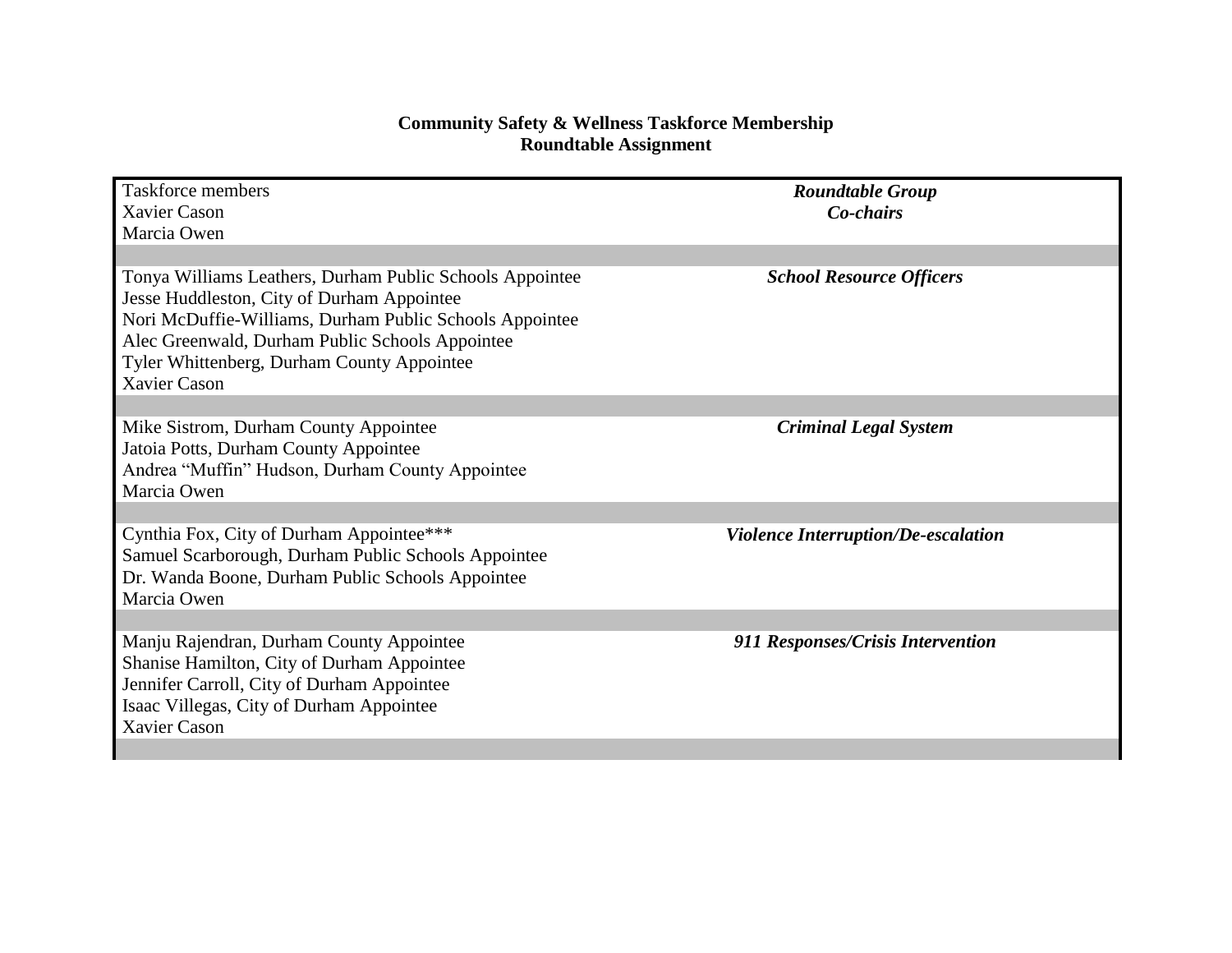## **911 Responses/Crisis Intervention**

Round table members: Pastor Isaac Villegas, Dr. Jennifer Carroll, Shanise Hamilton, & Manju Rajendran.

The 911/Crisis Responder Round Table (911RT) has met on three occasions in the first 90 days since the Community Safety and Wellness Task Force (CSWTF) was first convened on April 28, 2021. At these meetings, the Round Table has:

- undertaken broad discussion about its aims and principles
- identified major stakeholders whose expertise and insight will be essential for the work of the roundtable
- begun establishing knowledge and data need of the Round Table members
- strategized community and stakeholder engagement to be undertaken in its second 90 day period.

Through discussion amongst its members, the 911RT has established the following, overarching goals to guide its work, which includes several elements in formal mandate given to this RT by the chairs of the CSWTF:

(1) To explore research on and existing models for alternative crisis response, especially models developed or implemented in the South

(2) To listen to as many stakeholders as possible, especially those who are directly impacted (positively and negatively) by our current emergency response systems

(3) To develop and present policy and practice recommendations to Durham City Council, Durham County Commissioners, and the Durham Public School Board

(4) To present supporting evidence for these recommendations in the form of current research, implementation examples, community input, or some other appropriate source

The 911RT is interested in pursuing data-driven solutions for responding to community needs and values. The data upon which this RT will rely includes not only empirical information about crime, health, and citizen demand upon municipal services as well as the experiential knowledge of those facing and responding to these issues in our current emergency response systems. To this end, the 911RT has requested and received data on all 911-based calls for service responded to by the Durham Police Department, from October 2017 to October 2020. Preliminary analysis of this data is already underway.

The RT has also begun generating a list of additional knowledge and data needs, including inclusive 911 dispatch data (representing all emergency calls, not only those to which police were dispatched), dispatch data for the Durham County Sheriff's Department, insights from and priorities of current emergency first responders, and systems knowledge (including views, insights, and priorities) of supervisors and operators in Durham's 911 Emergency Call Center. The benefits of observing these services in action through observation, shadowing, or ride along (as appropriate) were also discussed.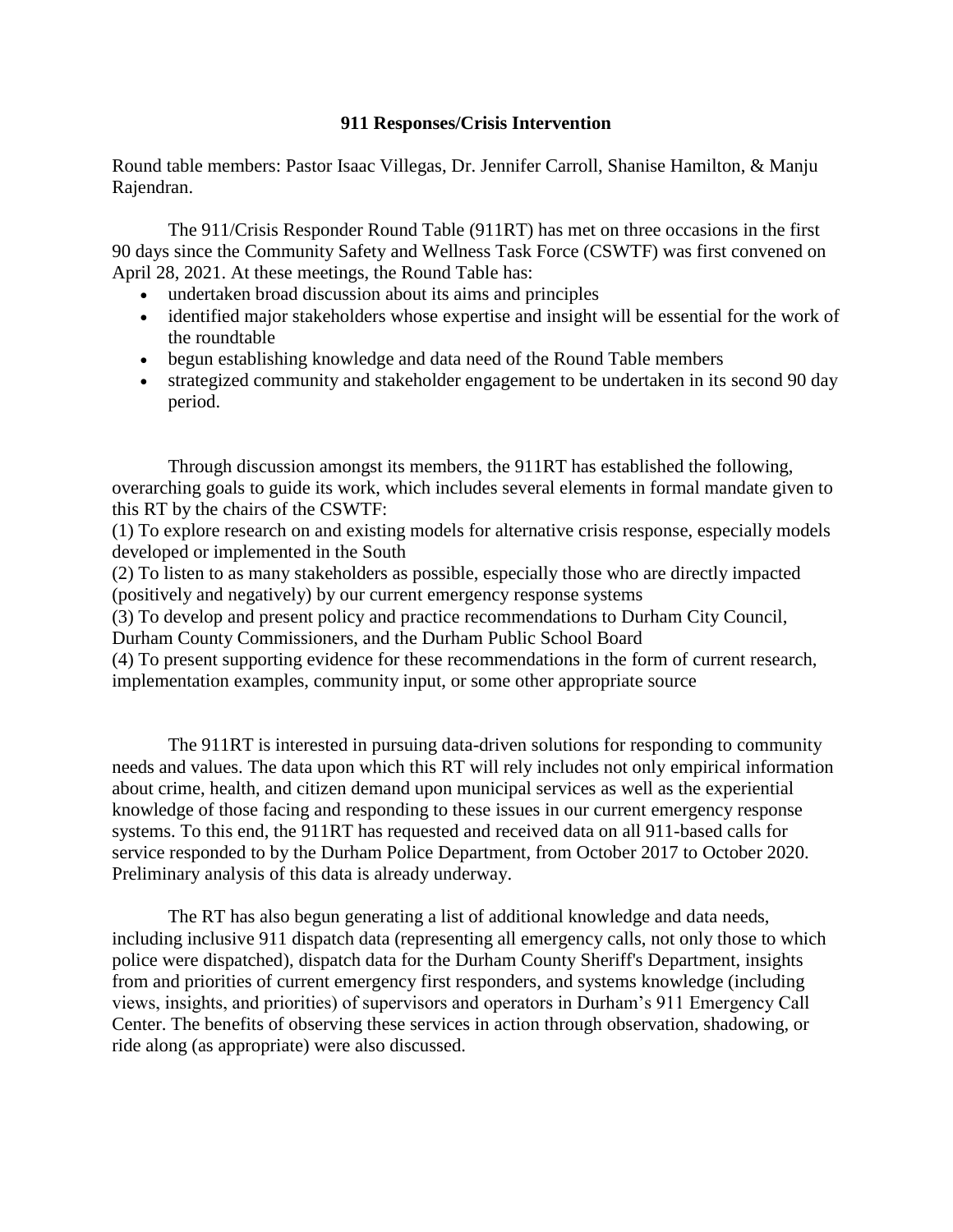Moving forward, the 911RT is proactively reaching out to stakeholders in the interest of accessing the data and expertise detailed above. The RT is also considering opportunities to host a learning session with Fulton County's Policing Alternatives and Diversion Initiative, which may offer valuable insight into methods for successful community engagement, stakeholder engagement, interagency cooperation, and intervention design and rollout based on their own experiences in Atlanta. The RT has also begun inviting staff persons working in the Durham Community Safety and Wellness Department to RT meetings to begin coordinating communication and resource management, maximizing the capacities and privileges of working with the support of this department.

Finally, and most important of all, the 911RT has determined that the development of an actionable community engagement strategy will be a top priority in the coming weeks. This strategizing will be guided through discussion and attention to the following questions:

- How should the RT be conceptualizing the community and what is the best design for a welcoming and representative process that could be achieved with the resources and time we have?
- What are the best ways to meaningfully reach Durham residents from a broad array of backgrounds?
- Are there particular voices or perspectives that should be especially considered or deliberately centered in the conversation, and what voices or perspectives are those?
- What does the RT need to learn from the community, and what does the community need the RT to see and understand?

The 911RT maintains optimism that these goals can be accomplished and that cooperation and mutual respect can be fostered across all agencies and stakeholders invested in the need for meaningful and effective emergency response, finding common ground in our mutual concern for community safety and wellness for all Durham residents.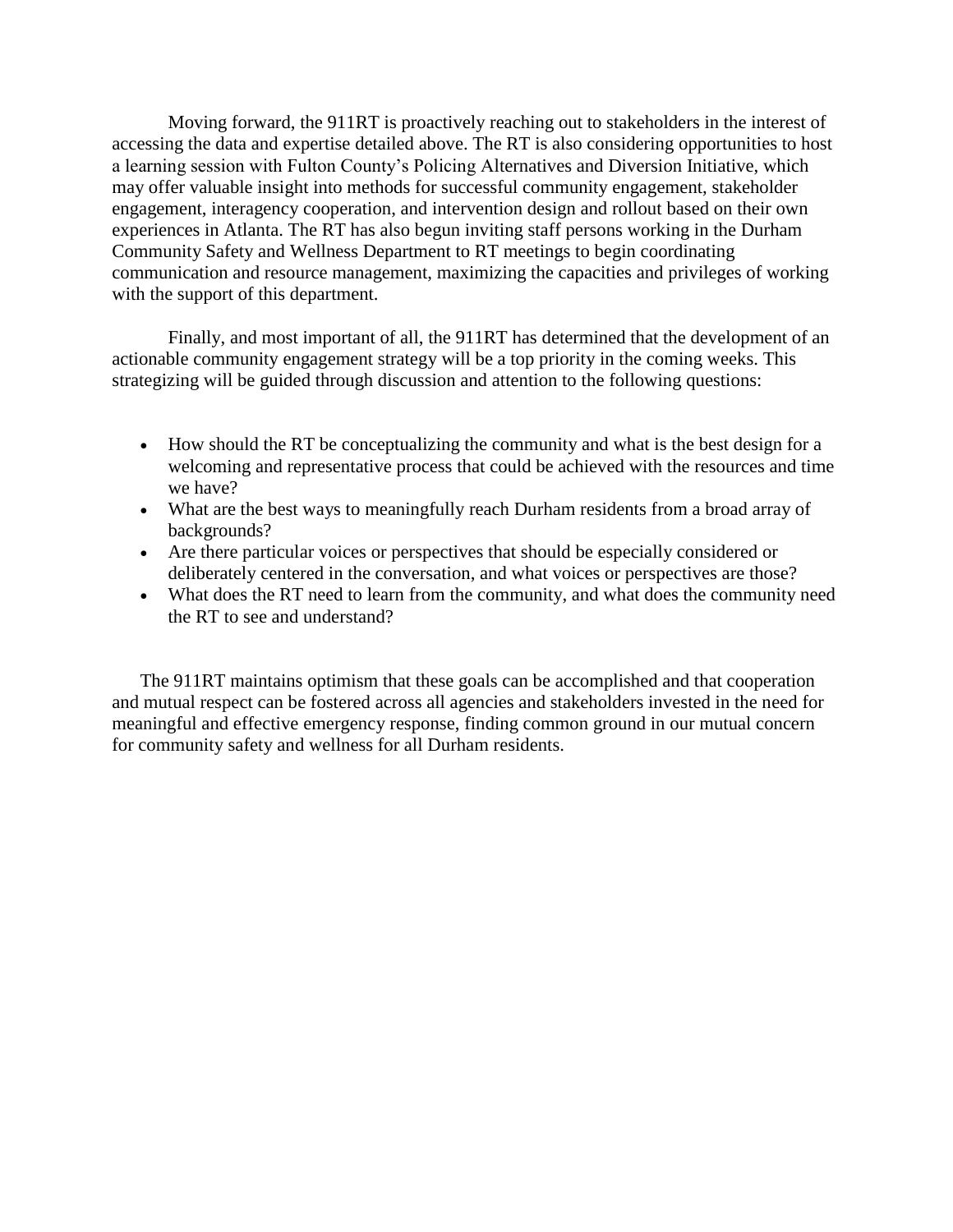#### **Criminal Legal System**

Members: Marcia Owen, Andrea Muffin Hudson, Jatoia Potts, and Mike Sistrom. Marion Bailey has been invited to join our RT.

In our four meetings, we have relied on Muffin and Jatoia to help us map the process of a person's interaction with the criminal legal system from initial arrest, through incarceration in the county jail, trial, and release/re-entry. We have already highlighted points of intervention to reduce the number of arrests, of incarceration, and the length of time in jail.

All along the way, we are also mindful of the needs of crime victims and the family members of incarcerated individuals. The current system seems to pay the least attention to these two groups relative to the accused and incarcerated. We will also "map" how crime victims and family members of incarcerated individuals currently encounter the system from start to finish and how that can be improved.

We have also come up with a few research requests for Dwayne and James. We are also figuring out the questions we want to ask regarding substantial, pragmatic reforms and who to ask for those answers.

Our resource panel will hopefully include one of the current magistrates and someone/s from the District Attorney's Office, the Public Defender's office, the Office of Pre-Trial, the Criminal Justice Resource Center, mental health providers, relevant county jail staff regarding jail conditions, programs, and services, and especially current and formerly incarcerated individuals and family members, and crime victims and community organizations who advocate for them. We would also want to center those community members in our Listening Sessions. We are exploring ways to get currently incarcerated individuals' perspectives via surveys, questionnaires, and interviews.

We have spent the most time so far discussing the current system when a person is arrested and appears before a magistrate. This is where the bail/bond process begins as a pipeline into the jail for those who cannot afford bond or bail. The magistrate appearance seems the place where initial intervention is key, potential diversion is possible, and more support for the accused is needed. Muffin and Jatoia presented several suggestions along these lines.

The next key step is at first appearance. This is where the current potential diversions to drug court, mental health court occur. It is another place for increased resources, a streamlined process, and more diversion away from jail. It is also a place for crime victims' perspectives to be considered.

We will pick up the process of mapping the current system with first appearance and looking for points of intervention and increased resources at our next meeting on July 28th.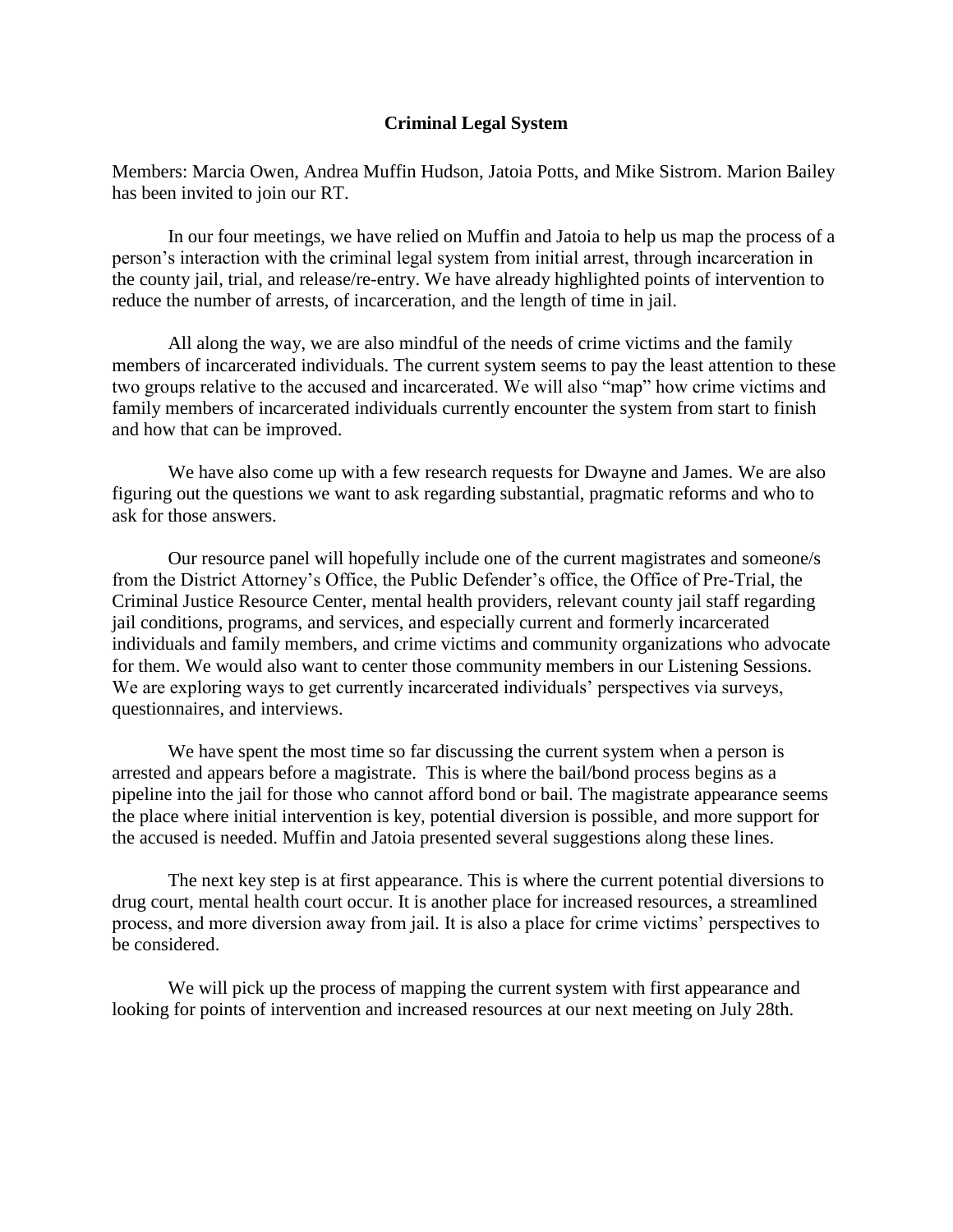# **School Resource Officer (SRO)**

Members: Alec Greenwald, Jesse Huddleston, Nori McDuffie-Williams, Tonya Williams Leathers, Tyler Whittenberg

Developments:

>> Our RT has held three meetings on a biweekly cadence, Tuesday nights for about 90 minutes. We scheduled our next meeting tentatively for Tuesday, August 3, 2021 @ 7PM.

>> During our first meeting, we established process agreements to shape HOW we would gather and work:

- 1. We will respect our identities and hold space for each other
- 2. We will step up and step back accordingly
- 3. We will offer comprehensive support (loving encouragement AND accountability)
- 4. We will be okay with difficult conversations, disagreements, and stalemates
- 5. We will function together cooperatively

>> During our second and third meetings, we discussed how we would begin coordinating our listening sessions:

- We named some of the different populations from which we want to hear, agreeing to start with youth and with principals. Nori and Tyler are taking point on the youth LS, while Alec, Jesse, and Tonya are taking point on the principals LS
- We began to draft guiding questions that would guide ALL of our listening sessions and shape our research engagement with each population with which we connect, recognizing that the format of the listening session may differ but the actual research content ought to be as similar and consistent as possible
- We endeavor to identify youth partners that we would invite to join our RT in order to plan the youth listening session(s). We also endeavor to host the principals LS during the month of August, before the DPS academic year begins.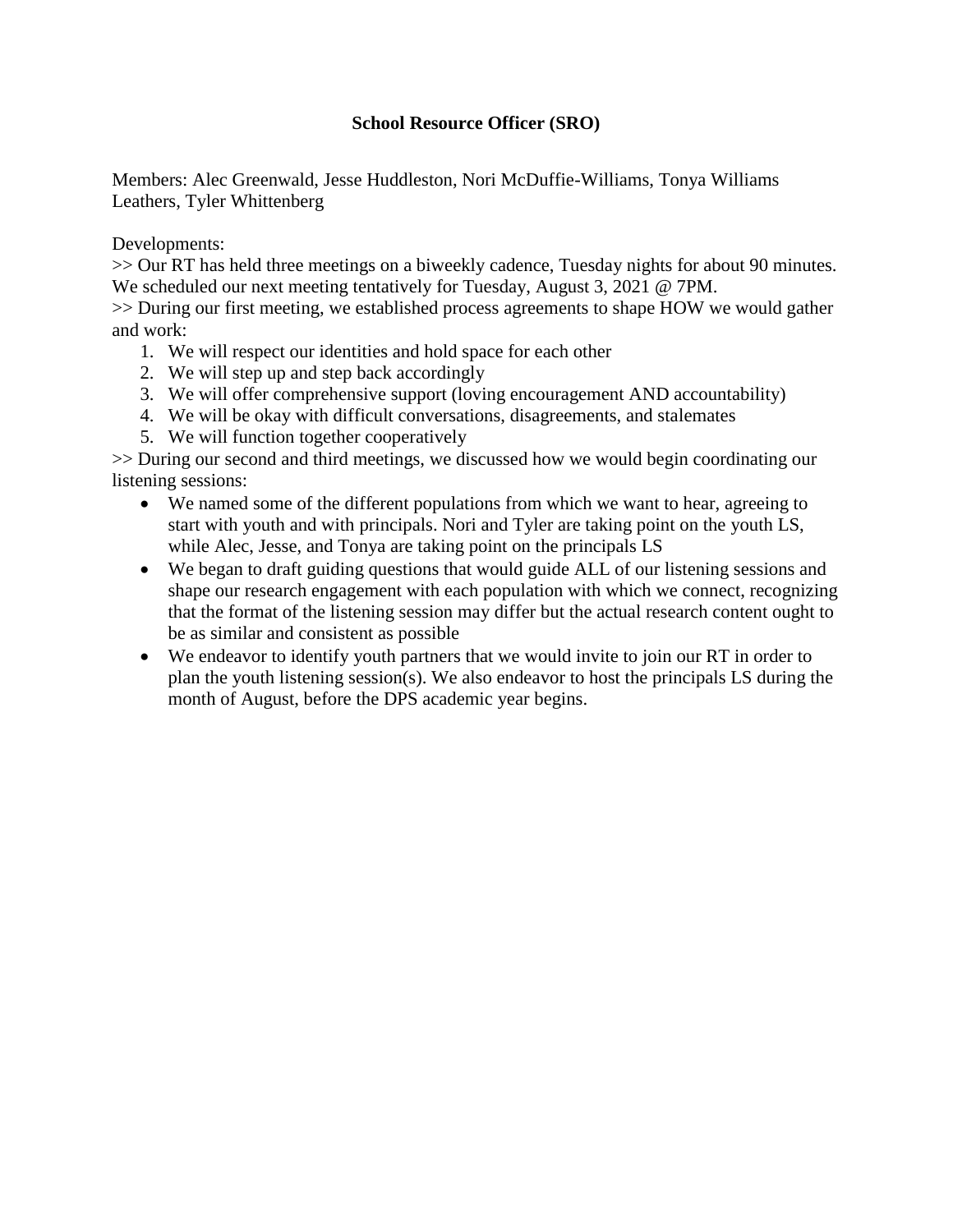#### **Violence Intervention**

Members: Dr. Wanda Boon and Samuel Scarborough.

We have already begun to establish some conjunct methods of analysis that we deem to be helpful in assessing the condition of violence and its effects on Durham-mites. At the moment, we have agreed that we should contact Lincoln Community Health Center, the Sheriff's Office, DPD, Duke Hospital and even the Department of Public Health to receive access to, and examine contemporary data on, things related to violence in Durham. For instance, Duke Hospital may have data concerning the amount of patients they treat with gunshot wounds, which would allow us to gain some understanding of how many people are being affected by gunshot violence in Durham. Having this information will enable us to gain some needed insight before making recommendations to Durham city officials.It is also important to include the community voice including those with lived experience, youth, young adults and representatives from Partners Against Crime.

Throughout this process, we have thought about GIS mapping <https://communitycrimemap.com/> <https://durhamnc.gov/719/Crime-Statistics> This is a link to the Crime Maps and data sources including dates, times and types of incidents that occur throughout the City. It should be used to track where violence is taking place in Durham, along with the manner and intensity of that violence. In the near future, we hope to build a visual representation of violence in Durham, so that we can directly locate areas where violence is most prevalent. Also we established that we plan to sequentially map out different violence intervention programs, organizations, and services to get a sense of what resources our members of the community have at their use (and how effective those resources are).

In our time so far, we have met with the organization Bull City United (BCU). In speaking with them, we were able to gain a brief understanding of what BCU does for the community, how they provide their services to the community (broadly), and the areas of Durham in which they serve. We will reach out to BCU again, in order to examine concrete data and other useful pieces of information (that will help us understand, i.e. how effective their methods are). Also, we met after the meeting to digest everything. We talked about natural partners in the community for BCU and began to think about how we could measure the success of BCU (and even our own roundtable). At this time, we have sent additional questions to BCU that we plan on receiving answers to, promptly. After receiving answers to these questions, we will have an even greater understanding of how BCU has impacted gun violence in Durham. All of the progress we have made so far will be very beneficial, as we begin to take a deeper look into the data concerning violence and its effects in Durham.

We ascertained that we should look beyond intervention with our sights set on prevention. This includes an examination of the Social Determinants of Health and the prevalence of violent acts across the age spectrum from the youngest to the oldest among us. The question beyond "what did you do" is what happened to you.